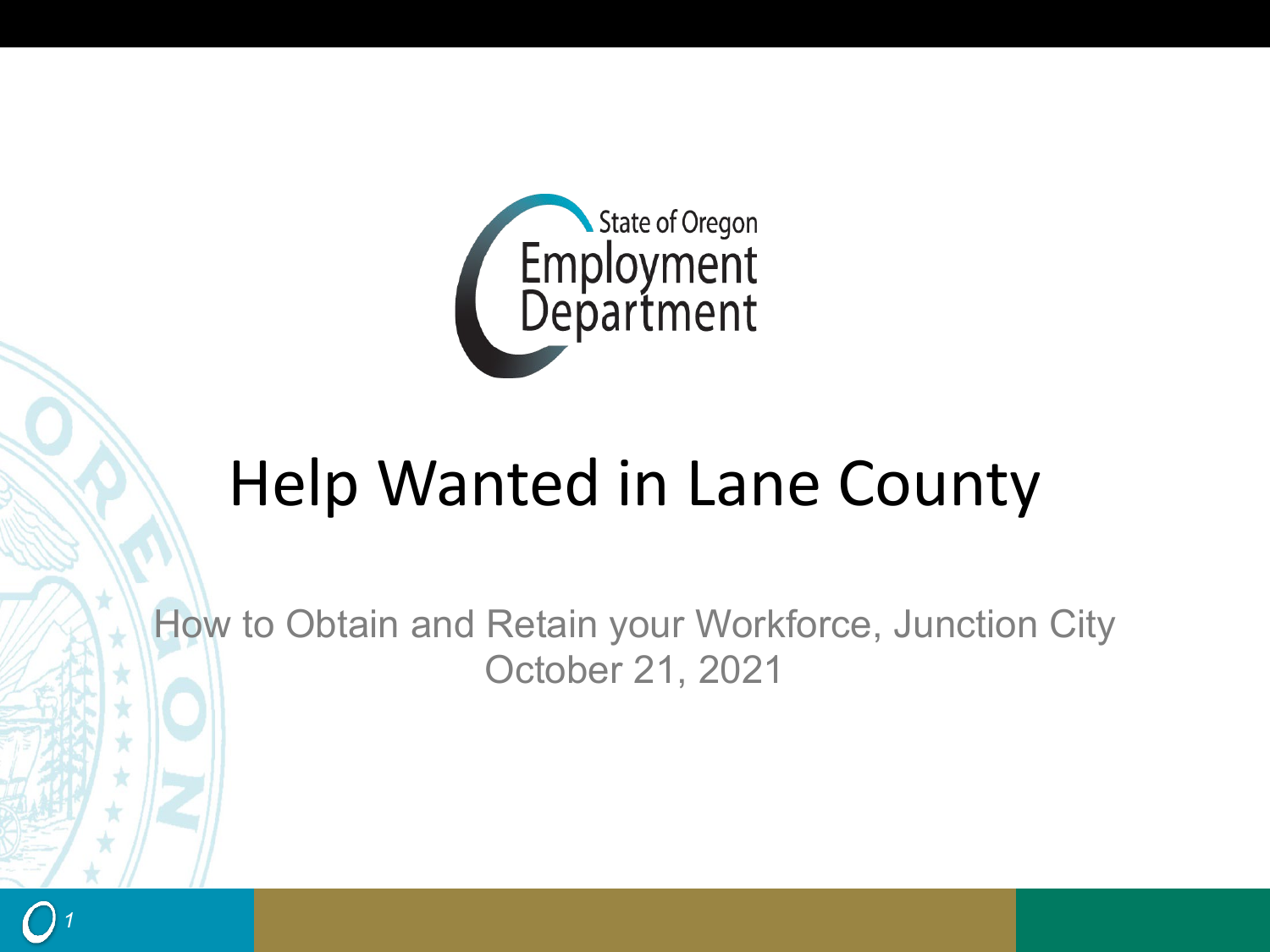#### **Relatively Fast Jobs Recovery**



Source: Oregon Employment Department QualityInfo.org

We're 18 months past the initial downturn, and Lane County has regained almost two out of three (64%) of jobs that were lost. At 18 months past the onset of the Great Recession, we were still losing jobs.

Lane County employers added more than **6,800 jobs in the first 8 months**  of 2021. That's as many jobs as they added in the 39 months leading up to the pandemic recession.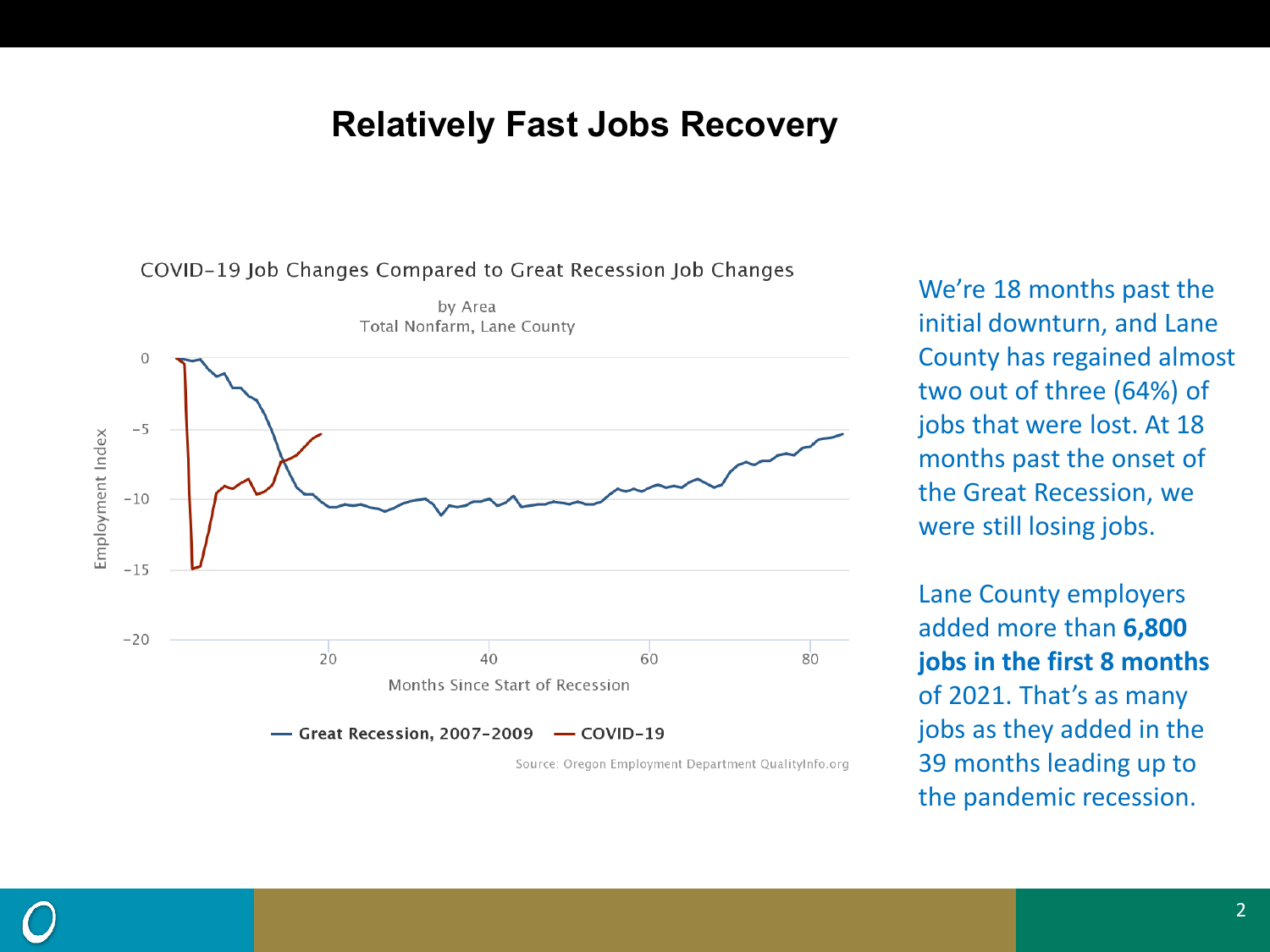#### **Employers aren't trying to get back to February 2020. They're way beyond it.**



This only represents private job vacancies

So 11,203 is at least as many job openings as Lane County businesses have been trying to fill in recent months.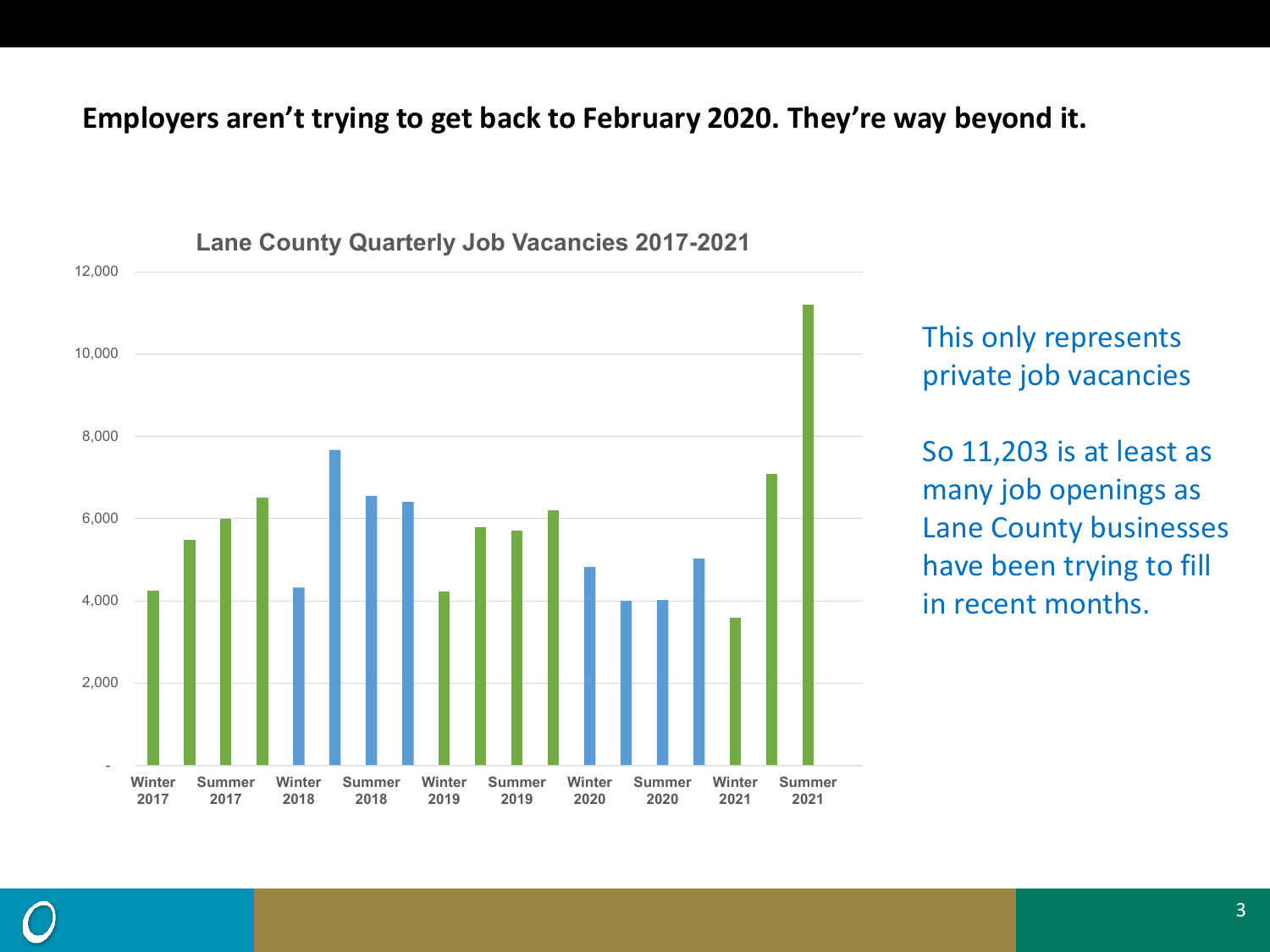### **What's fueling record levels of job vacancies?**

#### Since first reported US death from Covid-19 (Feb 28, 2020) Trillions, \$ Since early signs of a financial crisis (Aug. 7th, 2007)  $6.00$ 5.50 \$1.9tn: American Rescue Plan 5.00 4.50 4.00 3.50 \$900bn: Covid relief bill 3.00 \$787bn: American Recovery and **Reinvestment Act** \$480bn: PPP & Healthcare 2.50 (80 weeks after crisis began) **Enhancement Act** 2.00 \$2.4tn: CARES Act 1.50 \$190bn: Stimulus bill \$700bn: TARP 1.00 \$8bn: Preparedness bill 0.50 \$300 bn: Mortgage-guarantee bill \$152bn: Stimulus bill 0.00 Days 100 400 500 200 300 Source: Oxford Economics/CBO

#### **US: Funds authorized by Congress**

• The economy got much more stimulus – and much faster than during the Great Recession.

• Higher household incomes fuel more demand for goods and services (and jobs to make/provide them)

- Record quits
- Retirements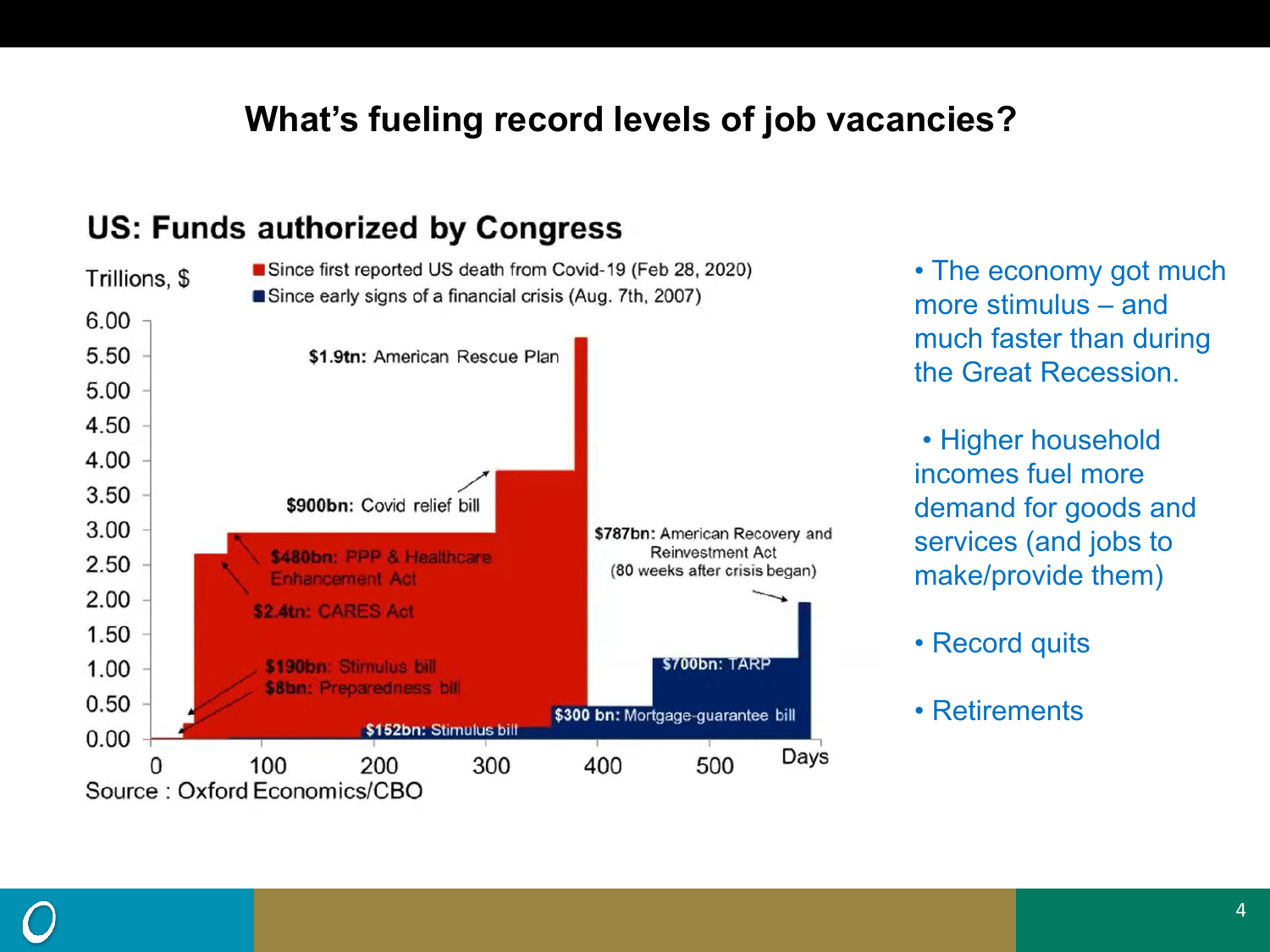#### **Will the end of enhanced UI also end worker shortages?**

*Federal Pandemic Unemployment Claims that Ended as Share of Job Vacancies*

|                  | <b>PEUC</b> |                         | <b>All Pandemic</b> |                  |                  |
|------------------|-------------|-------------------------|---------------------|------------------|------------------|
|                  | Claims      | All Pandemic Summer Job |                     | PEUC%            | Claims % of      |
| <b>Region</b>    | Ended       | <b>Claims Ended</b>     | <b>Vacancies</b>    | <b>Vacancies</b> | <b>Vacancies</b> |
| Lane County      | 4,228       | 7.571                   | 11.203              | 38%              | 68%              |
| Oregon Statewide | 46,454      | 77,931                  | 106,951             | 43%              | 73%              |

*Source: Oregon Employment Department* 

Even if all the Oregonians whose PEUC benefits ended were able to match to a job vacancy in their area, it would still leave notable shortfalls.

There are still the 3,300 people in Lane County whose PUA benefits ended too. As the program drew to a close, four out of five of these workers were self-employed.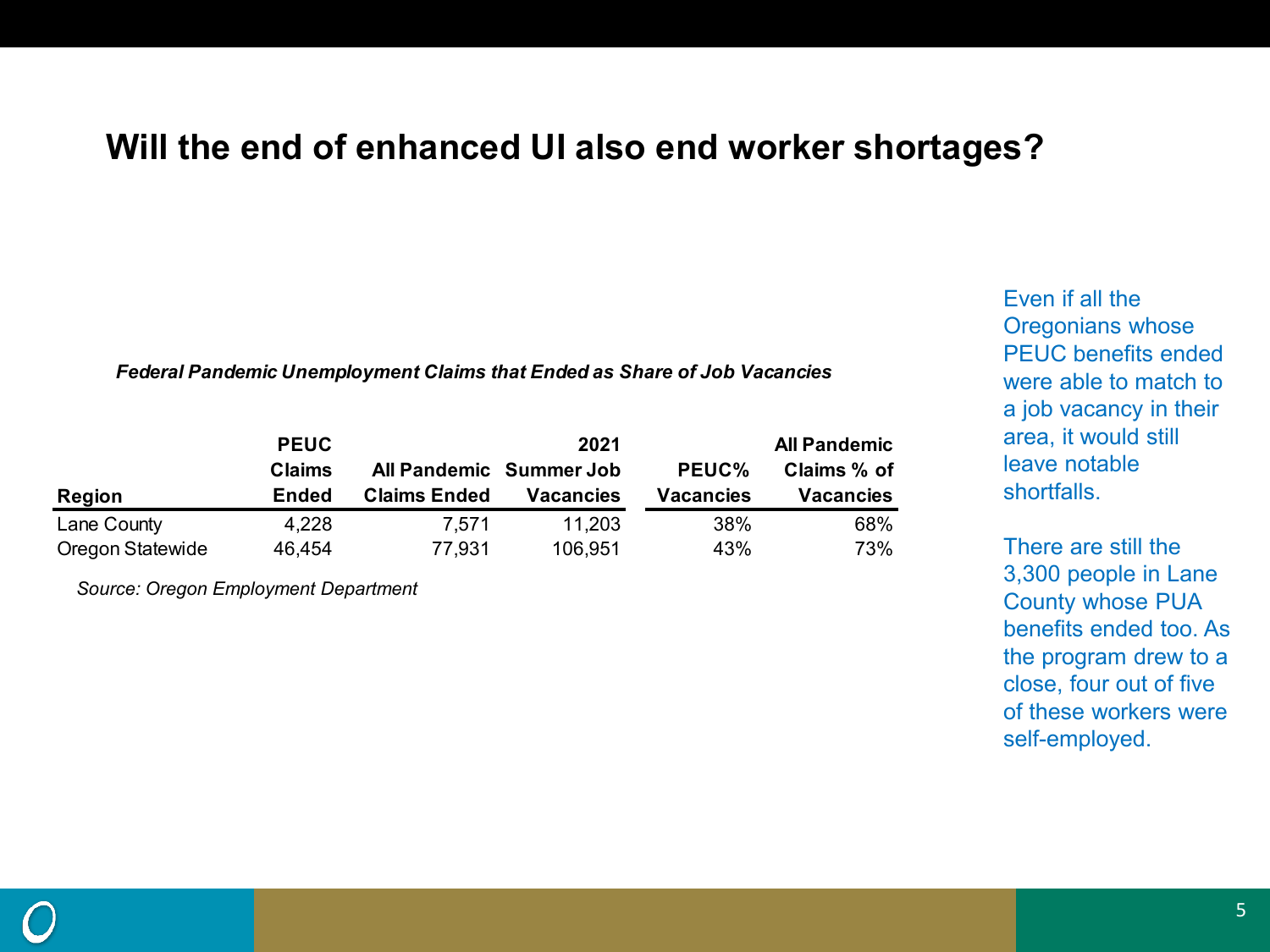#### **Hiring demand was widespread across Oregon's economy.**

#### **Oregon Job Vacancies by Industry, Summer 2021**

| <b>Industry</b>                                  | <b>Vacancies</b> |
|--------------------------------------------------|------------------|
| <b>All Industries</b>                            | 106,951          |
| Health care and social assistance                | 20,916           |
| Leisure and hospitality                          | 16,740           |
| Retail trade                                     | 12,006           |
| Manufacturing                                    | 11,966           |
| Construction                                     | 8,526            |
| Professional, scientific, and technical services | 7,218            |
| Other services                                   | 5,882            |
| Management, administrative, and waste services   | 5,455            |
| <b>Financial activities</b>                      | 5,169            |
| Wholesale trade                                  | 4,784            |
| Transportation, warehousing, and utilities       | 3,194            |
| Natural resources and mining                     | 3,152            |
| Private educational services                     | 1,425            |
| Information                                      | 198              |
|                                                  |                  |

*Note: While we've all seen evidence of local school districts hiring as in-person classes resume, those openings and other government hiring aren't captured in this survey of private-sector businesses.*

*Source: Oregon Employment Department*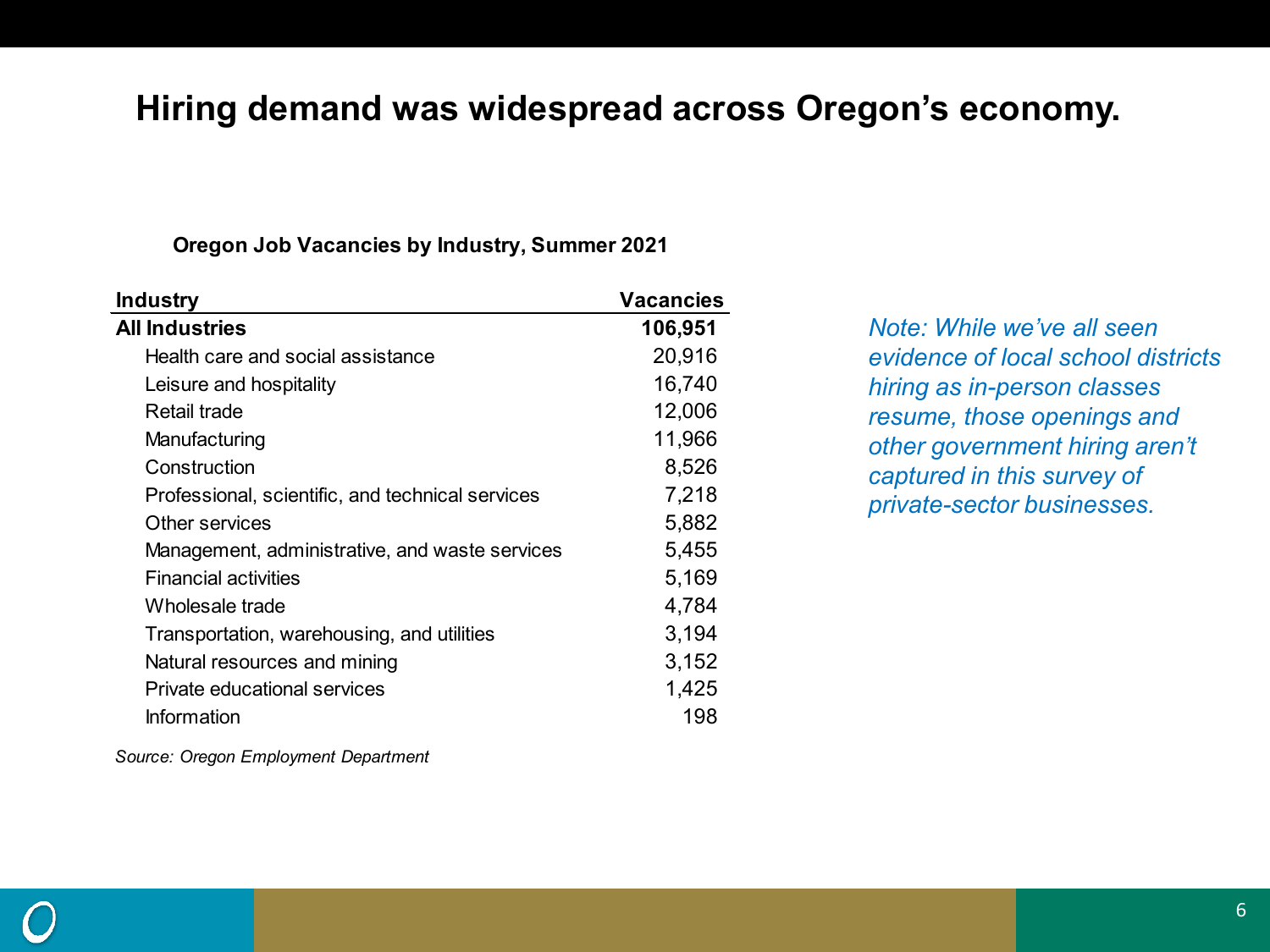### **Struggling Beyond September: Retirements**



The number of people who were not in Oregon's labor force due to retirement grew by 21% between 2016 and 2019.

Lane County's share of workers  $55+ =$ 25%, about the same are Oregon.

Source: Oregon Employment Department, Local Area Unemployment Statistics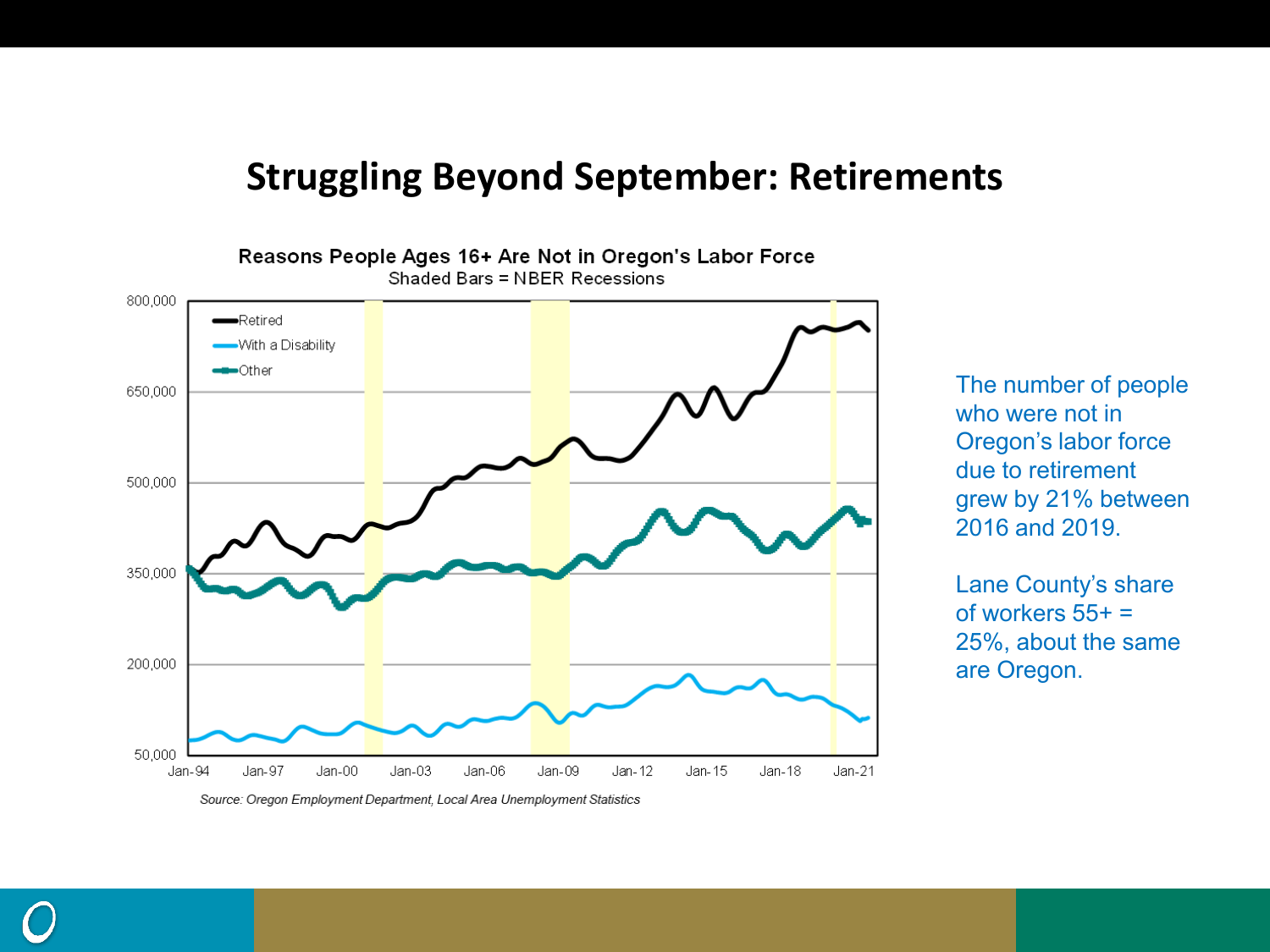#### **Struggling Beyond September: Lower Net In-Migration**



**Components of Oregon's Annual Population Change**

The primary way we grow our workforce is by people moving here from other states and areas. That was down by 20% in 2020, but had been sliding for years.

Lack of affordable housing – or very little housing stock in some areas – could be a big driver here.

*Source: Oregon Employment Department and Portland State University, Population Research Center*

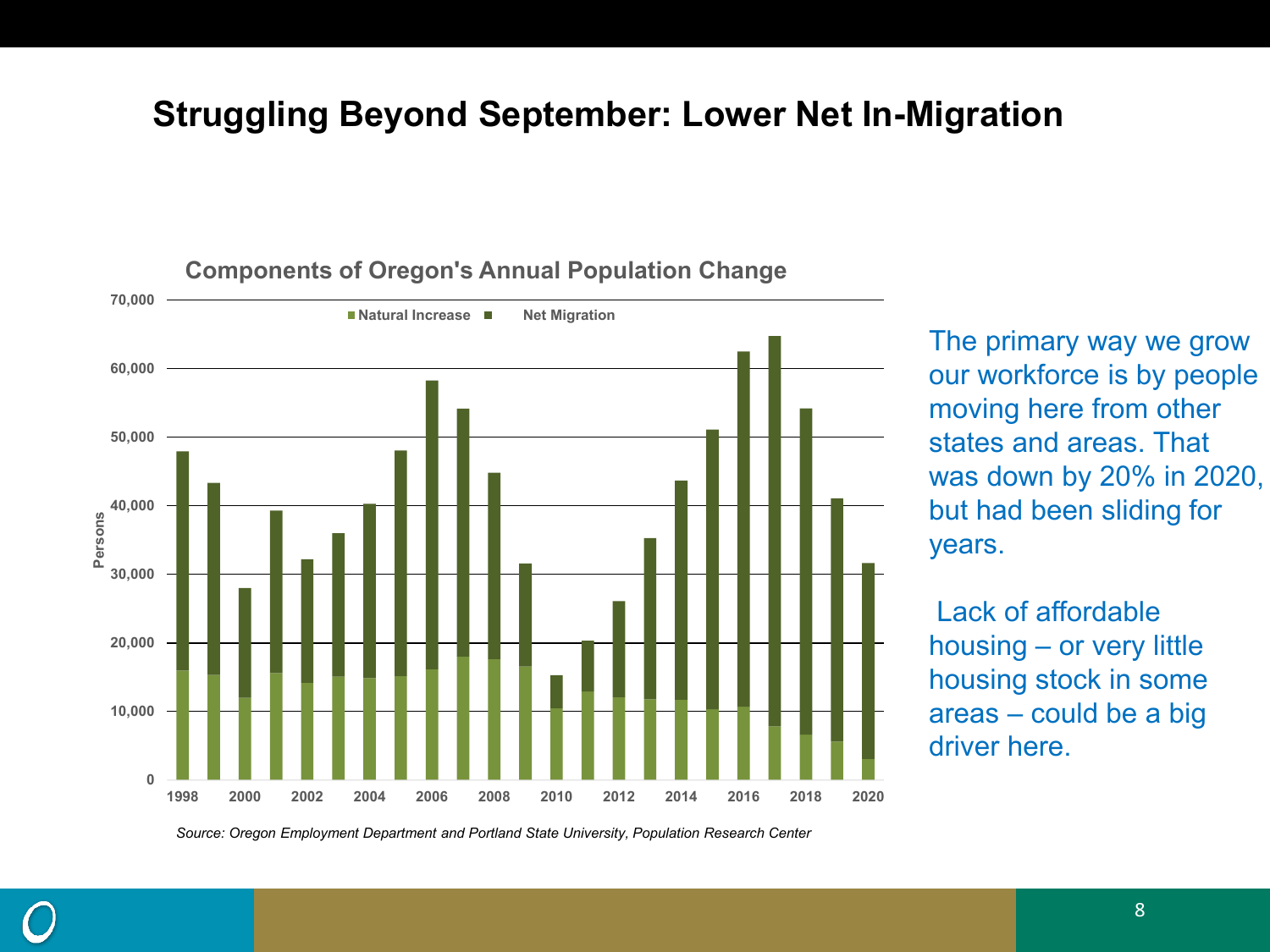### **More Workers will Likely be Available in the (not so immediate) Future**

- As we move past the pandemic more people not working because of COVID-19 (about 30,000 statewide) become available.
- Schools return to in-person teaching. More child care becomes available.
- Household savings rose dramatically during the pandemic, allowing some people to be more patient about returning to work. The extra funds won't last forever.
- The Junction City area is forecast to add population according to Portland State University Population Research Center.

|                          | 2020    | 2025    | %<br>Growth<br>2020-25 |         | %      |               | %      |
|--------------------------|---------|---------|------------------------|---------|--------|---------------|--------|
| Area                     |         |         |                        | 2030    | Growth | 2035<br>2020- | Growth |
|                          |         |         |                        |         |        |               | 2020-  |
|                          |         |         |                        |         | 2030   |               | 2035   |
| Lane County              | 381,365 | 397,742 | 4%                     | 412,045 | 8%     | 424,423       | 11%    |
| Coburg UGB               | 1,375   | 1,559   | 13%                    | 1,689   | 23%    | 1,818         | 32%    |
| Cottage Grove UGB        | 10,660  | 10,605  | -1%                    | 10,921  | 2%     | 11,177        | 5%     |
| Creswell UGB             | 5,913   | 5,983   | 1%                     | 6,642   | 12%    | 7,328         | 24%    |
| Dunes City UGB           | 1,365   | 1,359   | 0%                     | 1,423   | 4%     | 1,481         | 9%     |
| Eugene UGB               | 193,768 | 206,740 | 7%                     | 215,637 | 11%    | 223,575       | 15%    |
| Florence UGB             | 11,182  | 11,145  | 0%                     | 11,904  | 6%     | 12,641        | 13%    |
| <b>Junction City UGB</b> | 6,954   | 7,444   | 7%                     | 7,895   | 14%    | 8,323         | 20%    |
| Lowell UGB               | 1,090   | 1,171   | 7%                     | 1,249   | 15%    | 1,324         | 21%    |
| Oakridge UGB             | 3,458   | 3,727   | 8%                     | 3,904   | 13%    | 4,062         | 17%    |
| Springfield UGB          | 70,337  | 72,103  | 3%                     | 73,838  | 5%     | 75,149        | 7%     |
| Veneta UGB               | 4,845   | 4,915   | 1%                     | 5,337   | 10%    | 5,759         | 19%    |
| Westfir UGB              | 275     | 282     | 3%                     | 303     | 10%    | 324           | 18%    |
| Outside UGBs             | 70,144  | 70,709  | 1%                     | 71,304  | 2%     | 71,460        | 2%     |